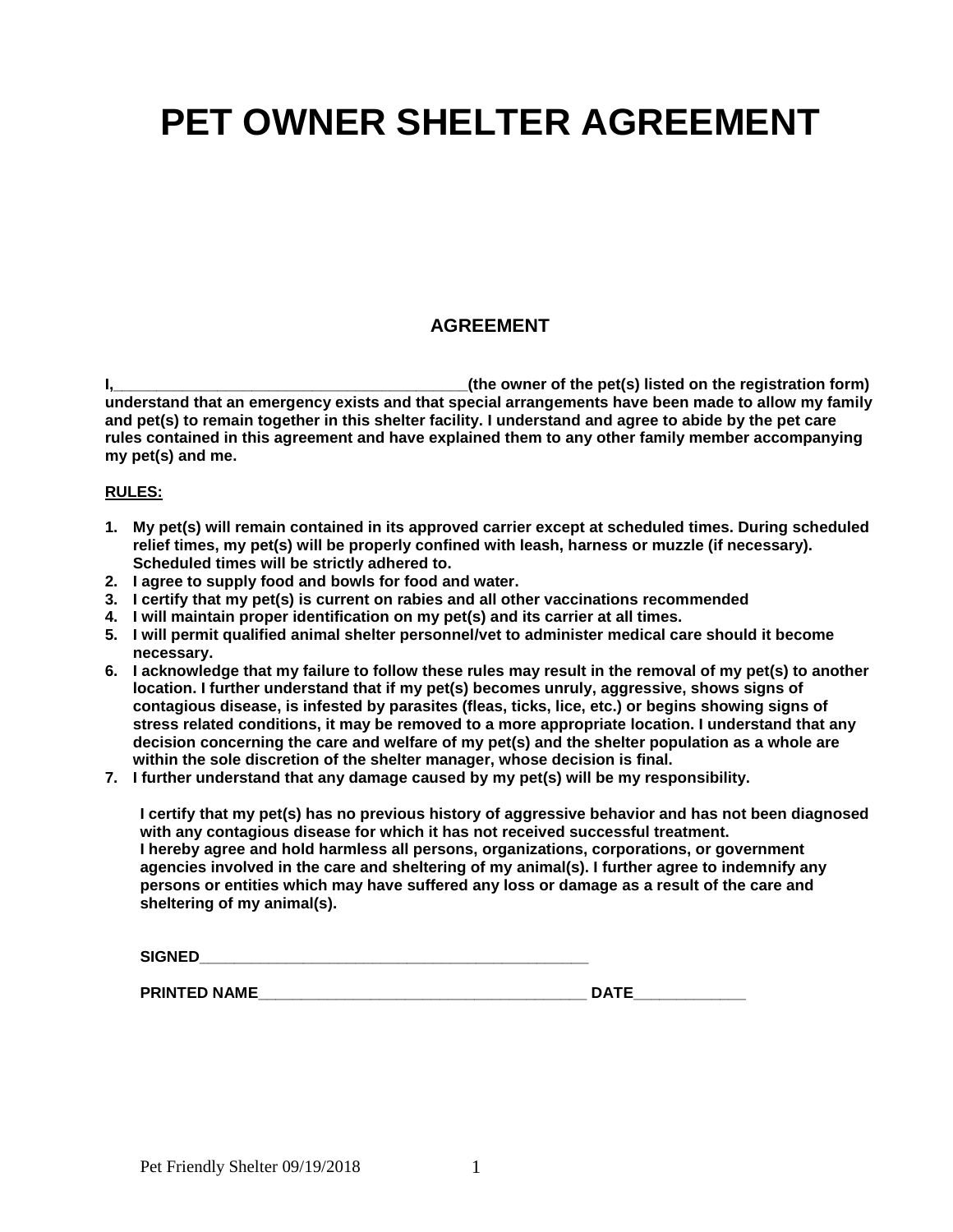

# **Pet-Friendly Hurricane Evacuation Center (PHEC) Registration Guidelines Pre-Registration**

#### **Part 1**

All residents living in the qualified areas must pre-register their families and their center acceptable pets (a maximum of three). An adult who will be sheltering at the Pet-Friendly Hurricane Evacuation Center (PHEC) with his or her pet(s) can call the Monroe County Emergency Management at **(305) 299-6018** to receive an application packet by mail, or the applicant can complete the online packet and mail it to the address provided. Required information will include:

- Name of each family member sheltering at the Center.
- Home address.
- Daytime phone number.
- Evening phone number.
- Cellular phone number.
- Name of pet(s).
- Description of pet(s) including gender/breed/coloring and weight.
- Medical history of pet including all current medication.
- Description of carrier/cage.

#### **Part 2**

Monroe County Emergency Management will mail a registration packet which includes:

- A tentative acceptance letter.
- Part 2 of the application which must be:
	- completed in its entirety.
	- notarized.

#### **Part 3**

Applicants must return the following items to be eligible for acceptance into the PHEC:

- Part 2 of the application, completed and notarized.
- A photocopy of the most recent utility bill that reflects the home address provided on the application.
- A picture of each pet being registered (minimum size of 3"x 5").
- A photocopy of a picture identification of the adult registering/sheltering at the PHEC.

Acceptable forms of identification are:

- State of Florida Driver's License
- Current United States Passport
- State of Florida Identification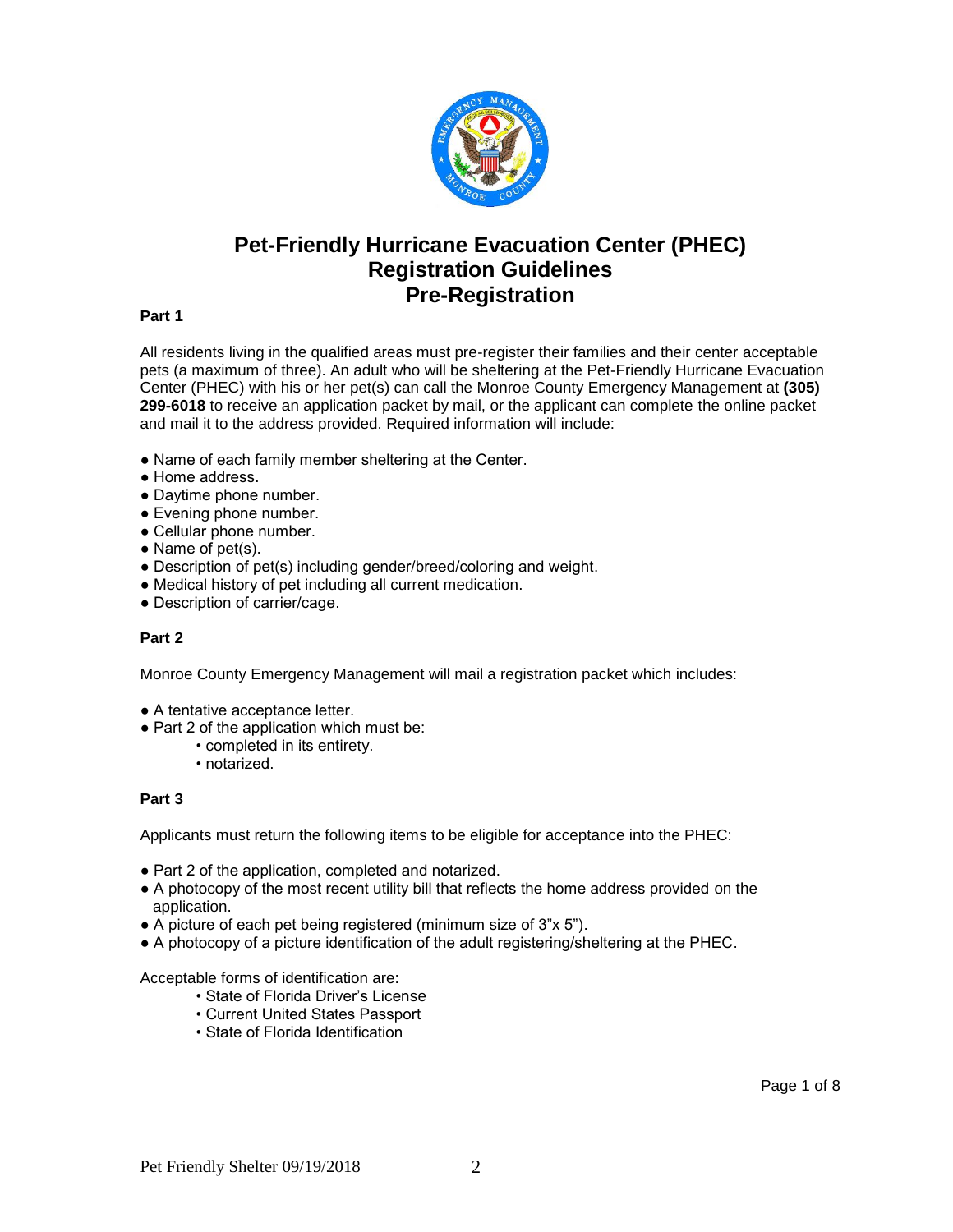

# **Pet-Friendly Hurricane Evacuation Center (PHEC)**

## **Application: Part 1**

## **Family Members (first and last name, if different from above):**

|        | age:                 |
|--------|----------------------|
| ⌒      | age:<br>age:<br>age: |
| ◠<br>J |                      |
| ∠      |                      |
|        |                      |

## **Pets:**

| Name                                                                                                   |                               | M/F<br>Age | Spayed<br>Neutered | <b>Breed</b> | Color/Markings               |
|--------------------------------------------------------------------------------------------------------|-------------------------------|------------|--------------------|--------------|------------------------------|
|                                                                                                        |                               |            |                    |              |                              |
| <b>Pet Medications or Dietary Supplements:</b>                                                         |                               |            |                    |              |                              |
| Condition                                                                                              | Medication/Dietary Supplement |            |                    |              | How is it administered?      |
|                                                                                                        |                               |            |                    |              |                              |
| The information above will be provided to the animal handler for scheduling medication administration. |                               |            |                    |              |                              |
| Crate/Cage info:                                                                                       |                               |            |                    |              |                              |
| Animal type                                                                                            | Material                      |            | <b>Dimensions</b>  |              | <b>Access Panel Location</b> |
|                                                                                                        |                               |            |                    |              |                              |
|                                                                                                        |                               |            |                    |              | Page 2 of 8                  |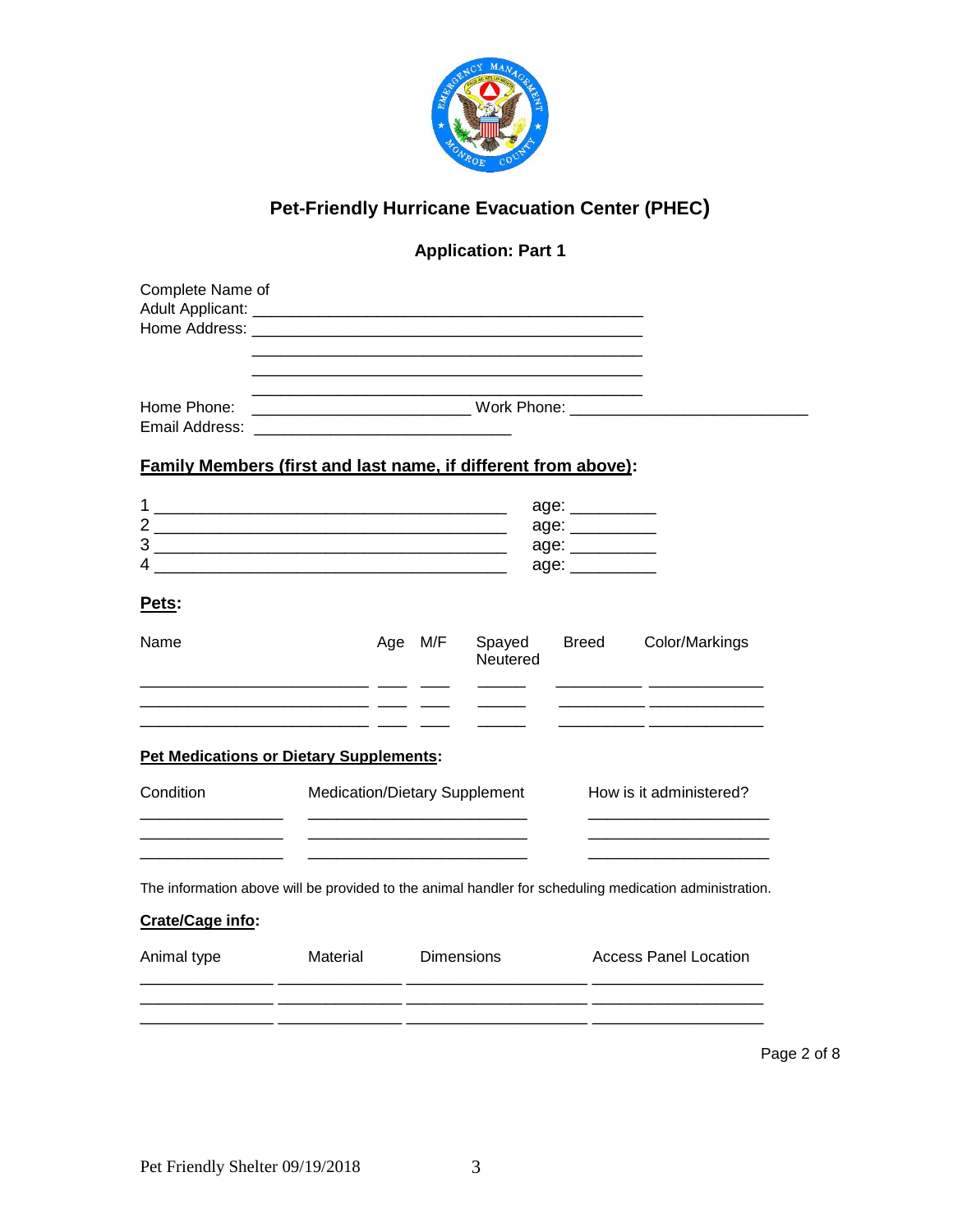

# **Pet-Friendly Hurricane Evacuation Center (PHEC) Application: Part 2**

#### **Instructions**

I agree to read all information and follow all instructions as detailed on this registration form. I understand that failure to do so will preclude my and/or my family's, and my pet's(s') acceptance. At the end of each paragraph or section there is a box that must be checked acknowledging that you read, understood, and agree to abide by the provisions therein. This form must be completed in its entirety, notarized, and returned by mail to:

### **Pet-Friendly Shelter Application c/o Monroe County Emergency Management 490 63rd Street Marathon, Florida 33050**

This form must be signed and dated by an adult who is reporting to the PHEC for sheltering. It is the responsibility of the registrant to assure receipt of this form by the Monroe County Emergency Management. This may be done by calling **(305)289-6018**.

I have read and accept the above.

The information that I provided during my registration is accurate and complete. I understand that only those family members and pets pre-registered are allowed into the PHEC.

I have read and accept the above.

I agree to notify Monroe County Emergency Management as soon as possible of any changes in my registrant status. I understand that any changes, additions or deletions, either of persons or animals, must be made prior to a hurricane warning being issued for any one storm.

I have read and accept the above.

П

 $\Box$ 

 $\Box$ 

I understand that to gain entrance into the shelter I must reside in one of the mandatory evacuation zones. If my residence changes to an area outside a mandatory evacuation zone, or if I am no longer residing in a home that has been deemed unsafe by Monroe County, I understand that I (and my family and pet(s)) will no longer be eligible for sheltering at the PHEC.

I have read and accept the above.

I understand that to gain entrance into the PHEC. I must arrive at the PHEC with all items outlined in the tentative acceptance letter that accompanied this form.

I have read and accept the above.  $\Box$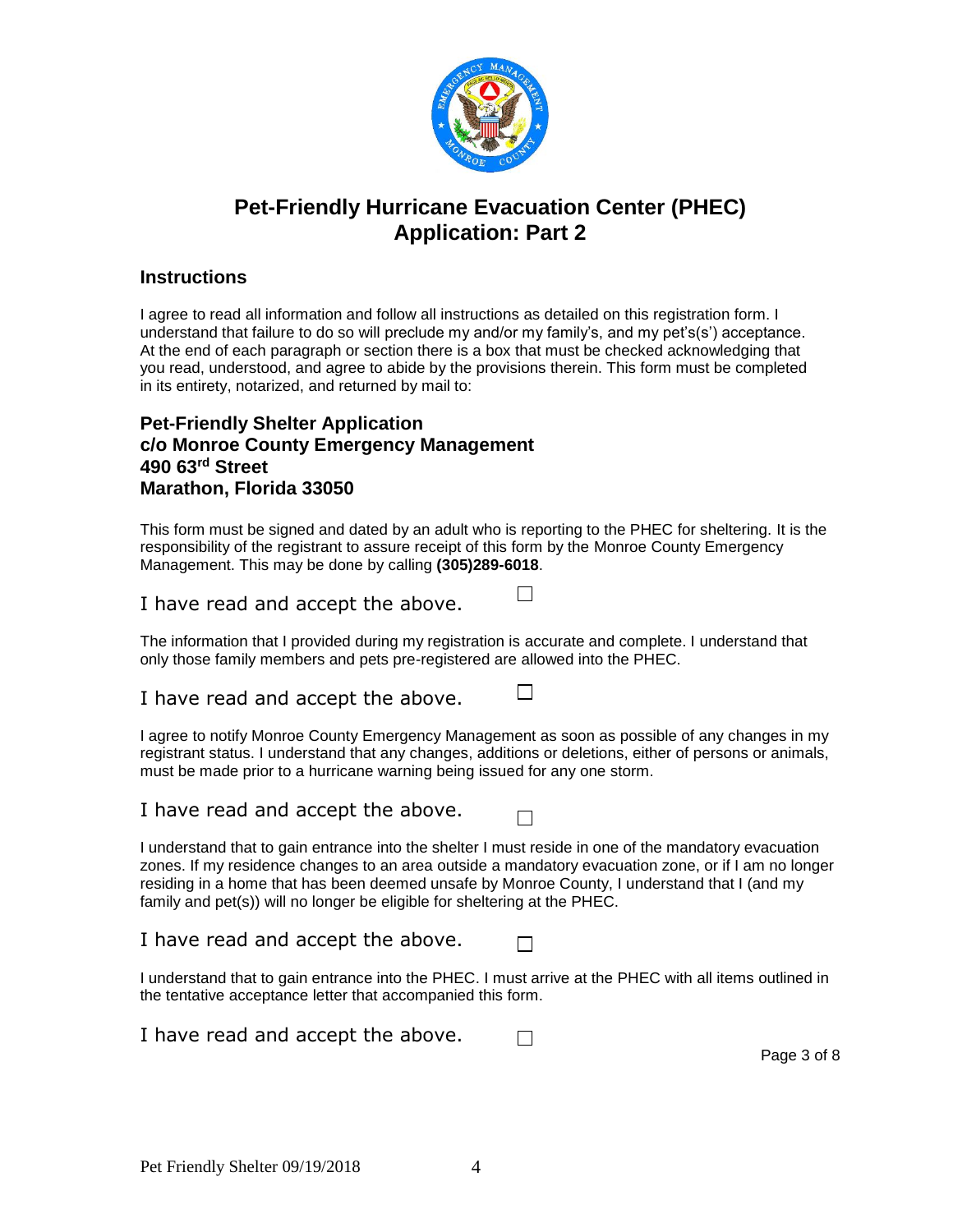

## **Application: Part 2 (continued)**

My animal(s) are in good health. I understand that even though pre-registered, if my pet(s) is deemed a health or safety risk to any person or animal, entrance will be denied. This includes flea or tick infestation or any active parasitic or fungal infection such as ringworm or mange. I agree to my pet being examined by qualified animal shelter personnel to determine its fitness for entry. I understand and agree that at all times, regardless of compliance with all requirements, Monroe County still retains sole discretion in accepting persons and pets to the PHEC.

### I have read and accept the above.

My pet(s) will be current on all required vaccinations as noted on the acceptance letter. I will provide proof of all required vaccinations at check-in as well as current rabies tag(s) as required. I understand that failure to provide these items will preclude entrance into the shelter.

П

П

 $\Box$ 

П

П

I have read and accept the above.

I understand and agree that at least one (1) adult family member will reside in the shelter with the pet(s) at all times and that if at any time my pet(s) is(are) left in the shelter without at least one (1) adult family member that the animal(s) is then considered abandoned and will be immediately surrendered to

I have read and accept the above.

I understand and agree that if for any reason my animal is left behind, it is thereby considered abandoned and I will be responsible for any and all fees, fines, or monetary remittance payable to \_\_\_\_\_\_\_\_\_\_\_\_\_\_\_ under their adoption, reunification, or euthanasia policy.

I have read and accept the above.

I understand and agree that upon entrance to the PHEC access to the animal(s) is limited and will be allowed contingent upon the needs of the animals, example 10 staff, or PHEC staff.

I have read and accept the above.

I understand that the feeding, replenishing of water, and removal of waste materials from the cage is the responsibility of the adult family member. Immediately upon request of PHEC staff to report to the animal area, I will do so and perform any feeding, watering, or waste removal necessary.

I have read and accept the above.

Page 4 of 8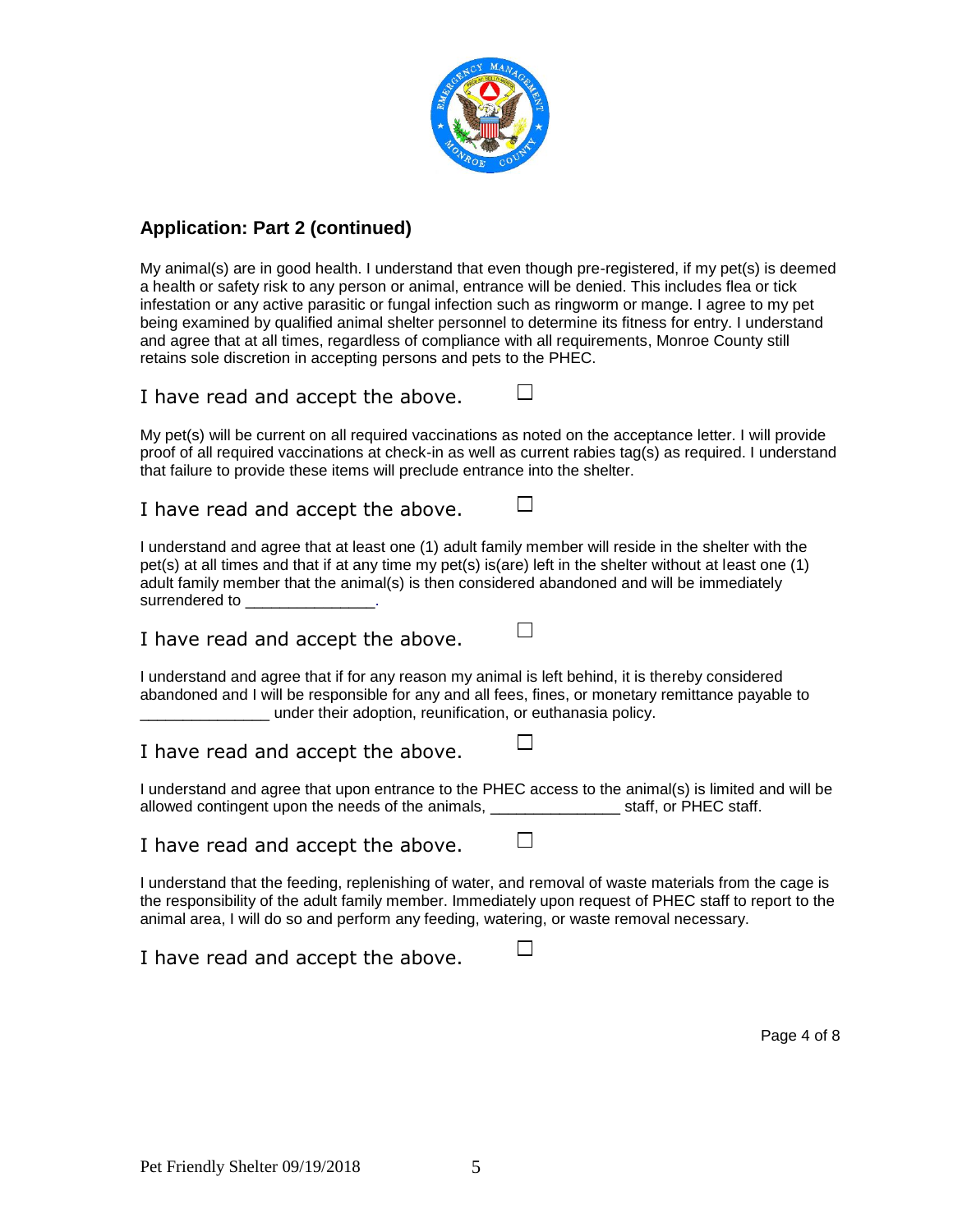

I understand and agree that this PHEC registration program is not a sheltering contract and that there is no contractual, legal or equitable right to sheltering at the PHEC arising from completion and submission of registration documents or otherwise. I hereby agree to hold harmless all persons, organizations, corporations, or government agencies involved in the care and sheltering of my family, my pet(s) and myself at the PHEC and agree to waive any claim against such persons, organizations, corporations or government agencies involved in the care and sheltering of my family, my pet(s) and myself at the PHEC. I further agree to indemnify any persons or entities, organizations, corporations or government agencies which have suffered any loss, damage, or claim related in any way to the care and sheltering of my animal(s) at the PHEC. I also agree to undertake the defense of any claim against the County or other governmental agencies, organizations, or individuals arising out of the sheltering of a pet at the PHEC.

 $\Box$ 

\_\_\_\_\_\_\_\_\_\_\_\_\_\_\_\_\_\_\_\_\_\_\_\_\_\_\_\_\_\_\_\_\_\_\_\_\_ \_\_\_\_\_\_\_\_\_\_\_\_\_\_\_\_\_\_\_\_\_\_\_\_\_\_\_\_\_

I have read and accept the above.

\_\_\_\_\_\_\_\_\_\_\_\_\_\_\_\_\_\_\_\_\_\_\_\_\_\_\_\_\_\_\_\_\_\_\_\_\_

Print Name Signature

\_\_\_\_\_\_\_\_\_\_\_\_\_\_\_\_\_\_\_\_\_\_\_\_\_\_\_\_\_\_\_\_\_\_\_\_\_ **Date** 

Notary Public

Date

Stamp seal here

Page 5 of 8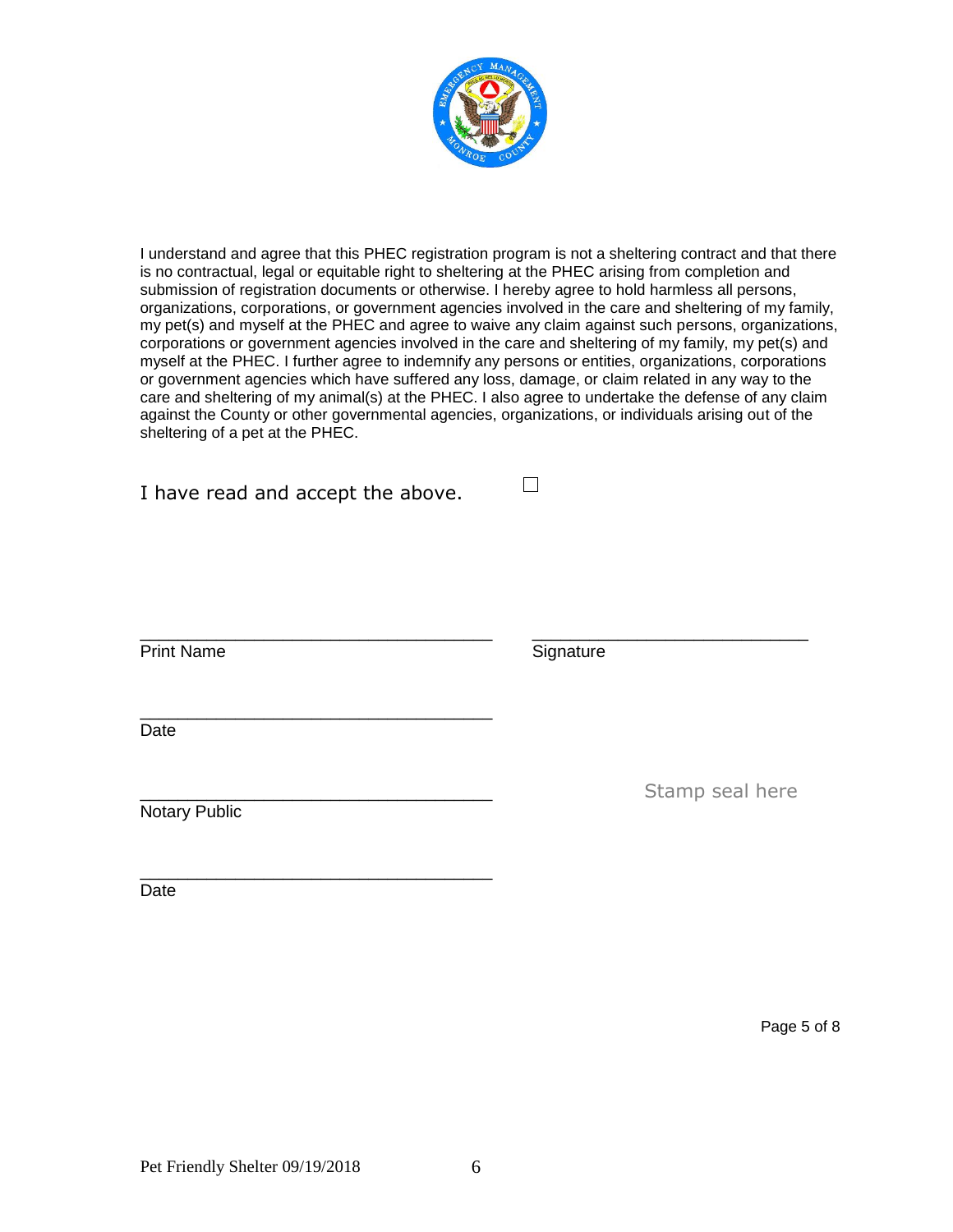

## **Pet-Friendly Hurricane Evacuation Center (PHEC)**

## **Tentative Acceptance Letter**

Dear Applicant:

This letter serves to acknowledge receipt of Part 1 of your application for the Monroe County Pet-Friendly Hurricane Evacuation Center (PHEC). For the registration process to be complete, you must fill out and return Part 2 of the application and return it to:

#### **Pet-Friendly Shelter Application c/o Monroe County Emergency Management 490 63rd Street, Suite 150 Marathon, FL 33050**

Failure to return the form negates your application and hurricane evacuation center eligibility. It is your responsibility to contact the Monroe County Emergency Management at **(305)289-6018** to assure that the form was received and that your registration is complete.

This PHEC is the first of its kind in Monroe County and we are working to assure a successful operation. However, the success of this pet-friendly hurricane evacuation center depends upon you. On Part 2 of the application you acknowledged and agreed to certain provisions regarding shelter management. You are expected to abide by these provisions. Any infraction can result in your removal from the registration database and denial of use of the PHEC for current and future storms. You should understand that this letter, your application, or your compliance with all PHEC requirements do not constitute a binding commitment or contract that you and your pets will be accepted at the PHEC. The purpose of this application process is to facilitate the accommodation of applicants. However, everyone should understand that even if they comply with all application requirements and receive this letter, there is no guarantee or contractual commitment that you and your pets will be accepted at the PHEC.

If you live in one of the County's hurricane evacuation zones, mobile homes, or in a structure that has been deemed unsafe by the County, you must monitor the hurricane event and listen for the mandatory evacuation order. Upon issuance of a mandatory evacuation order for your area, you should report to the PHEC with all of the items listed in this letter. It is important to note that opening of this shelter is at the sole discretion of Monroe County and that you need to have a contingency plan for yourself and your pet(s) if this shelter is not opened for any reason, or if you and your pet are not accepted in the PHEC.

Upon arrival at the PHEC, all animals will be examined by a qualified shelter personnel / licensed veterinarian. The veterinarian will only examine the animal and will not vaccinate or offer medical treatment. This examination will determine if the animal presents a health or safety risk to any human or other animal. All proof of vaccinations must be presented at this time. Any animal deemed a risk to humans or other animals, due to illness or behavioral problems, will not be allowed to enter. It is imperative that your animal is clean, healthy, and that all vaccinations are up to date. It is within the County's sole discretion to determine whether any pet will be accepted at the PHEC.

Page 6 of 8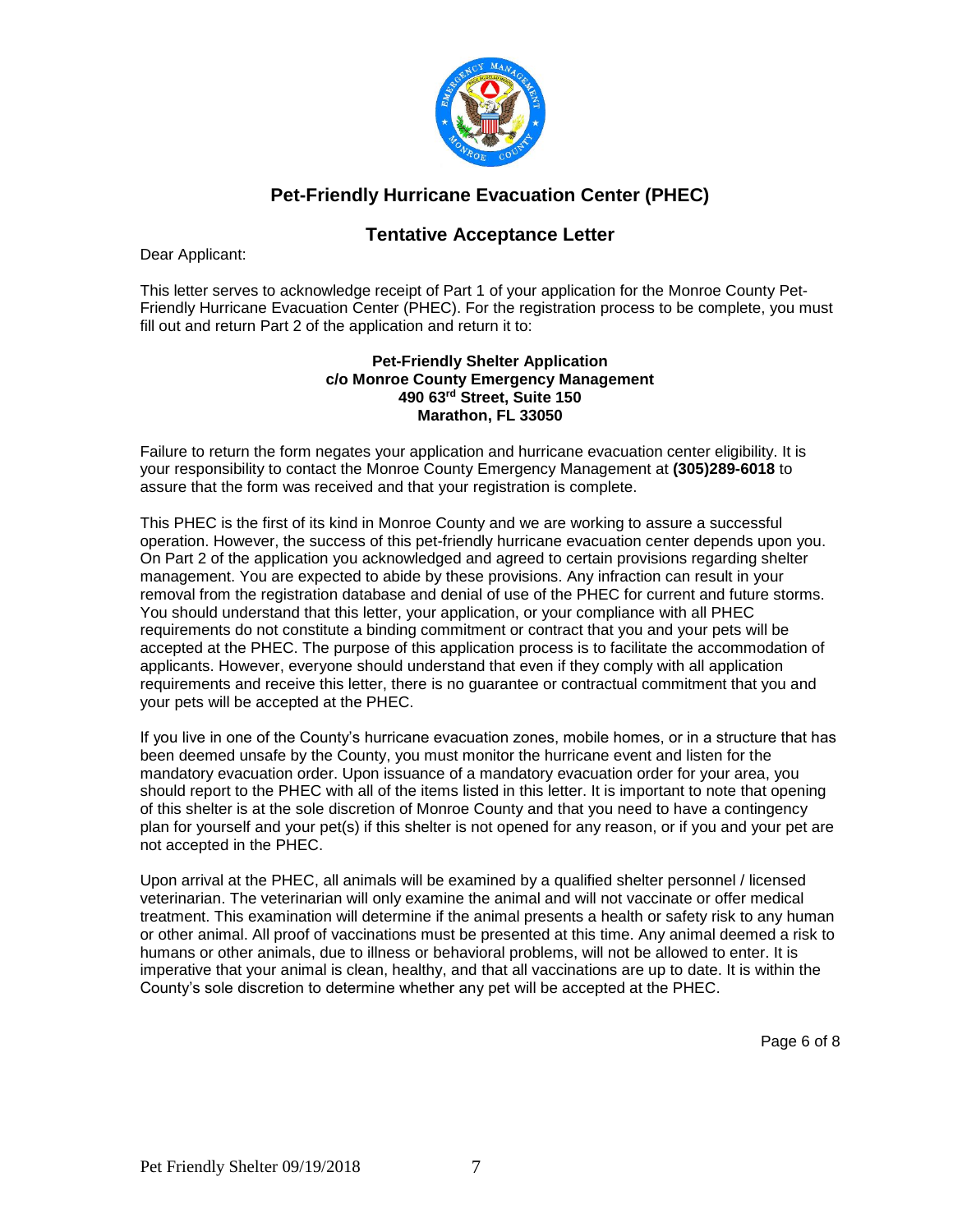

Items you must bring to the PHEC:

- Valid photo identification and recent utility bill showing current address for adult registrant
- Proof of all current required vaccinations for each pre-registered pet (list appears on page)
- All personal hygiene items, medications, and bedding supplies for each member of your family

• A three (3) day supply of non-perishable food and water for each member of your family and each pet; any medications for each pet.

- Appropriate bowls or dishes for each pet's food and water.
- Appropriate crate/cage for each pet; bedding (specifications are below).
- A sheet or other covering material for each crate to reduce the visual stimuli of the animal.
- A secure collar and sturdy leash for each dog.

Although we do not list numeric specifications for the size of any one crate or cage, the following criteria apply for dogs and cats:

Housing must be large enough to allow the animal to stand, turn around, and fully recline. It should be constructed of wire or heavy plastic and must be well ventilated. Crates/cages excessive in size and exercise pens are not allowed. Smaller dogs and cats may be housed together as a species as long as they are fully socialized and the provisions for movement are met for each animal.

All dogs must have the following current vaccinations:

Rabies Distemper/Parvo **Bordetella Coronavirus** 

All cats must have the following current vaccinations:

Rabies Feline Leukemia **Rhinotracheitis Calicivirus** Panleukopenia (distemper)

Ferrets: Housing for ferrets must allow ample room for movement, constructed of wire or heavy plastic, and allow for the appropriate bedding material without spillage. Up to three (3) ferrets may be housed together as long as they are fully socialized and the provisions for movement are met for each animal.

All ferrets must have the following current vaccinations:

Rabies **Distemper** 

Page 7 of 8